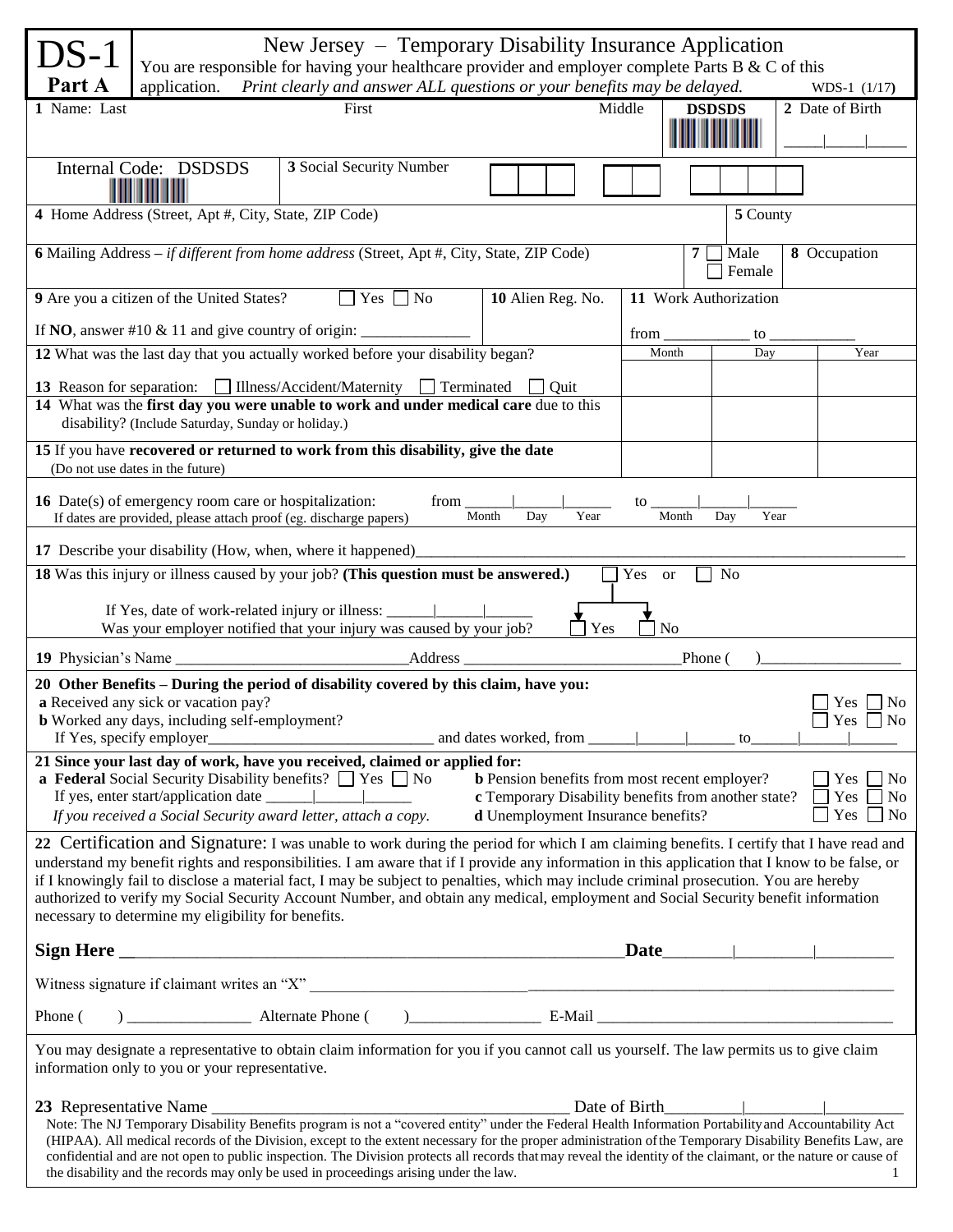| Claimant's Name                                                                                                                  | WDS-1 $(1/17)$                                                                                                                                        |
|----------------------------------------------------------------------------------------------------------------------------------|-------------------------------------------------------------------------------------------------------------------------------------------------------|
|                                                                                                                                  | <b>Social Security Number</b>                                                                                                                         |
| Claimant's Address __                                                                                                            |                                                                                                                                                       |
| Claimant's Phone (<br>$\overline{)}$                                                                                             |                                                                                                                                                       |
| PART A-1<br><b>CLAIMANT'S EMPLOYMENT INFORMATION</b>                                                                             |                                                                                                                                                       |
| work, etc. that you worked for over the past year. Any missing employment will delay your claim.                                 | <b>Instructions:</b> Beginning with your last employer, list all of your employers for full-time, part-time, per diem                                 |
| 1a Name and address of your most recent employer:                                                                                | $\overline{\text{to}}$<br>month day year<br>month<br>day<br>year<br>Work                                                                              |
| (City)<br>$(State)$ $(ZIP)$<br>(Street)                                                                                          | $\overline{City}$<br>State                                                                                                                            |
| Check the days of the week you normally work $\Box$ Sun $\Box$ Mon                                                               | $\Box$ Full time $\Box$ Part time Union $\Box$<br>$\Box$ Tue<br>$\Box$ Wed $\Box$ Thur $\Box$ Fri $\Box$ Sat                                          |
| 1b Employer Name and address:                                                                                                    | to<br>month day year<br>month<br>day<br>year<br>Work                                                                                                  |
| (City)<br>$(State)$ $(ZIP)$<br>(Street)                                                                                          | City<br>State                                                                                                                                         |
| Check the days of the week you normally work $\Box$ Sun                                                                          | $\Box$ Full time $\Box$ Part time Union<br>$\Box$ Mon<br>$\Box$ Tue<br>$\Box$ Wed $\Box$ Thur<br>$\Box$ Sat<br>  Fri                                  |
| 1c Employer Name and address:                                                                                                    | Period of employment: from ____________________ to______<br>month day year<br>month<br>day year<br>Work                                               |
| (City)<br>(State) (ZIP)<br>(Street)                                                                                              | City<br><b>State</b><br>Full time Part time<br>Union $\qquad$                                                                                         |
| Check the days of the week you normally work $\Box$ Sun<br>$\Box$ Mon<br>1d Employer Name and address:                           | $\Box$ Wed $\Box$ Thur<br>$\Box$ Sat<br>$\vert$ Tue<br>$\Box$ Fri<br>Period of employment: from _____<br>to                                           |
| (City)<br>(State)<br>(ZIP)<br>(Street)                                                                                           | month day year<br>month<br>day year<br>Work<br>Location<br>Phone<br>City<br>State                                                                     |
| Occupation _<br>Check the days of the week you normally work<br>Sun<br>$\Box$ Mon<br>$\Box$                                      | $\Box$ Full time $\Box$ Part time<br>Union $\_$<br>$\Box$ Wed<br>$\Box$ Thur<br>$\Box$ Fri<br>$\Box$ Sat<br>$\exists$ Tue                             |
| If you are submitting this claim more than 30 days after your first day of disability, please give your reason:                  |                                                                                                                                                       |
|                                                                                                                                  |                                                                                                                                                       |
|                                                                                                                                  |                                                                                                                                                       |
|                                                                                                                                  |                                                                                                                                                       |
| If more space is needed, attach an additional sheet of paper. Be sure your name and Social Security number appears on all pages. |                                                                                                                                                       |
| the specific dollar amount you would like withheld weekly from your benefits. Do not give a % amount.                            | <b>IMPORTANT TAX INFORMATION</b><br>If you choose to have federal income tax withheld from your disability benefits, you should complete a W-4S. List |

2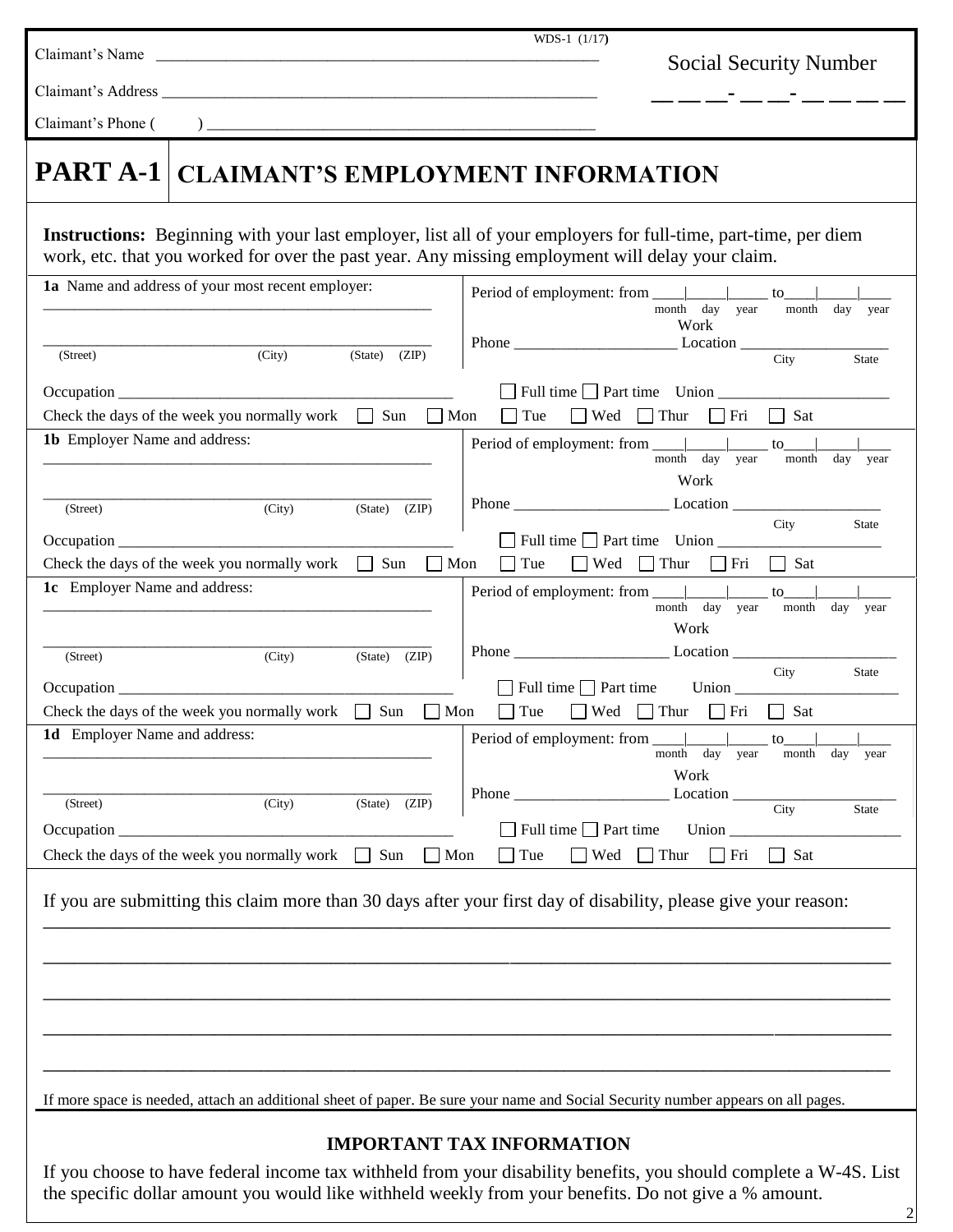| Claimant's Name                                                                                                                                                                         | $WDS-1$ $(1/17)$                                                                                                                                                       |                                                                              |  |  |
|-----------------------------------------------------------------------------------------------------------------------------------------------------------------------------------------|------------------------------------------------------------------------------------------------------------------------------------------------------------------------|------------------------------------------------------------------------------|--|--|
|                                                                                                                                                                                         |                                                                                                                                                                        | <b>Social Security Number</b>                                                |  |  |
| Claimant's Phone (                                                                                                                                                                      |                                                                                                                                                                        |                                                                              |  |  |
|                                                                                                                                                                                         | <b>MEDICAL CERTIFICATE</b> - Have your healthcare provider complete Part B.                                                                                            |                                                                              |  |  |
| <b>PART B</b>                                                                                                                                                                           | N.J.S.A 12:18-1.6 prohibits charging a fee to complete this form.                                                                                                      |                                                                              |  |  |
|                                                                                                                                                                                         | 1 Patient has been under my care for this disability<br>first date of treatment                                                                                        | $\mathbf{TO}$  <br>frequency<br>most recent treatment                        |  |  |
| 2                                                                                                                                                                                       | Date the patient was unable to perform regular work due to this disability<br>(Doctor's signature date must be on or after this date unless this is a pregnancy claim) | Year<br>Month<br>Day                                                         |  |  |
|                                                                                                                                                                                         | 3 Estimated recovery date (approximate date patient will be able to return to work)                                                                                    | Month<br>Day<br>Year                                                         |  |  |
|                                                                                                                                                                                         | 4 If now recovered, on what date was the patient first able to work?                                                                                                   | Month<br>Day<br>Year                                                         |  |  |
| 5                                                                                                                                                                                       |                                                                                                                                                                        |                                                                              |  |  |
|                                                                                                                                                                                         |                                                                                                                                                                        |                                                                              |  |  |
|                                                                                                                                                                                         | 6 Do you believe this patient is mentally capable of handling their own affairs, including the use of benefits? $\Box$ Yes                                             | N <sub>0</sub>                                                               |  |  |
| 7a<br>b                                                                                                                                                                                 | If pregnancy, provide estimated date of delivery:                                                                                                                      | Month<br>Day<br>Year                                                         |  |  |
| c                                                                                                                                                                                       | If pregnancy terminated, enter the date:                                                                                                                               |                                                                              |  |  |
| Month<br>Day<br>Year<br>And identify the reason: $\Box$ Birth<br>$\Box$ C-Section<br>$\Box$ Miscarriage<br>Abortion<br>$\Box$                                                           |                                                                                                                                                                        |                                                                              |  |  |
|                                                                                                                                                                                         | to $\overline{\phantom{0}}$<br>Year<br>Month<br>Day                                                                                                                    | Month<br>Day<br>Year                                                         |  |  |
| 9 Type of surgery __<br>Anticipated Surgery Date _<br>the control of the<br>Month<br>Day<br>Year<br>Month<br>Day<br>Year<br>Is surgery for cosmetic purposes only? $\Box$ Yes $\Box$ No |                                                                                                                                                                        |                                                                              |  |  |
| 10 Was this disability $\Box$ Due to an accident at work $\Box$ Due to the nature of the work $\Box$ Not related to their work                                                          |                                                                                                                                                                        |                                                                              |  |  |
|                                                                                                                                                                                         | 11a Was this patient referred to you? $\Box$ Yes $\Box$ No If Yes, name of referring doctor $\Box$                                                                     |                                                                              |  |  |
|                                                                                                                                                                                         |                                                                                                                                                                        |                                                                              |  |  |
|                                                                                                                                                                                         | 12 I certify that the above statements, in my opinion, truly describe the patient's disability and the estimated duration thereof                                      |                                                                              |  |  |
|                                                                                                                                                                                         | Print Doctor's Name<br>License No. and State*                                                                                                                          | Specialty                                                                    |  |  |
| <b>Street Address</b>                                                                                                                                                                   | Phone (<br>and the control of the control of the control of the control of the control of the control of the control of the                                            |                                                                              |  |  |
| City                                                                                                                                                                                    | Fax<br>$\left($<br>ZIP Code<br><b>State</b>                                                                                                                            | <u> 1980 - Jan Barbara Barbara, manazarta </u>                               |  |  |
|                                                                                                                                                                                         | <b>Date Signed</b><br><b>Signature of Doctor</b>                                                                                                                       | Check, if Resident.                                                          |  |  |
|                                                                                                                                                                                         |                                                                                                                                                                        | Must be signed on or after the date in Question 2, unless a pregnancy claim. |  |  |
| *If completed by a Physician's Assistant (PA-C), provide the license number of the supervising doctor.<br>3                                                                             |                                                                                                                                                                        |                                                                              |  |  |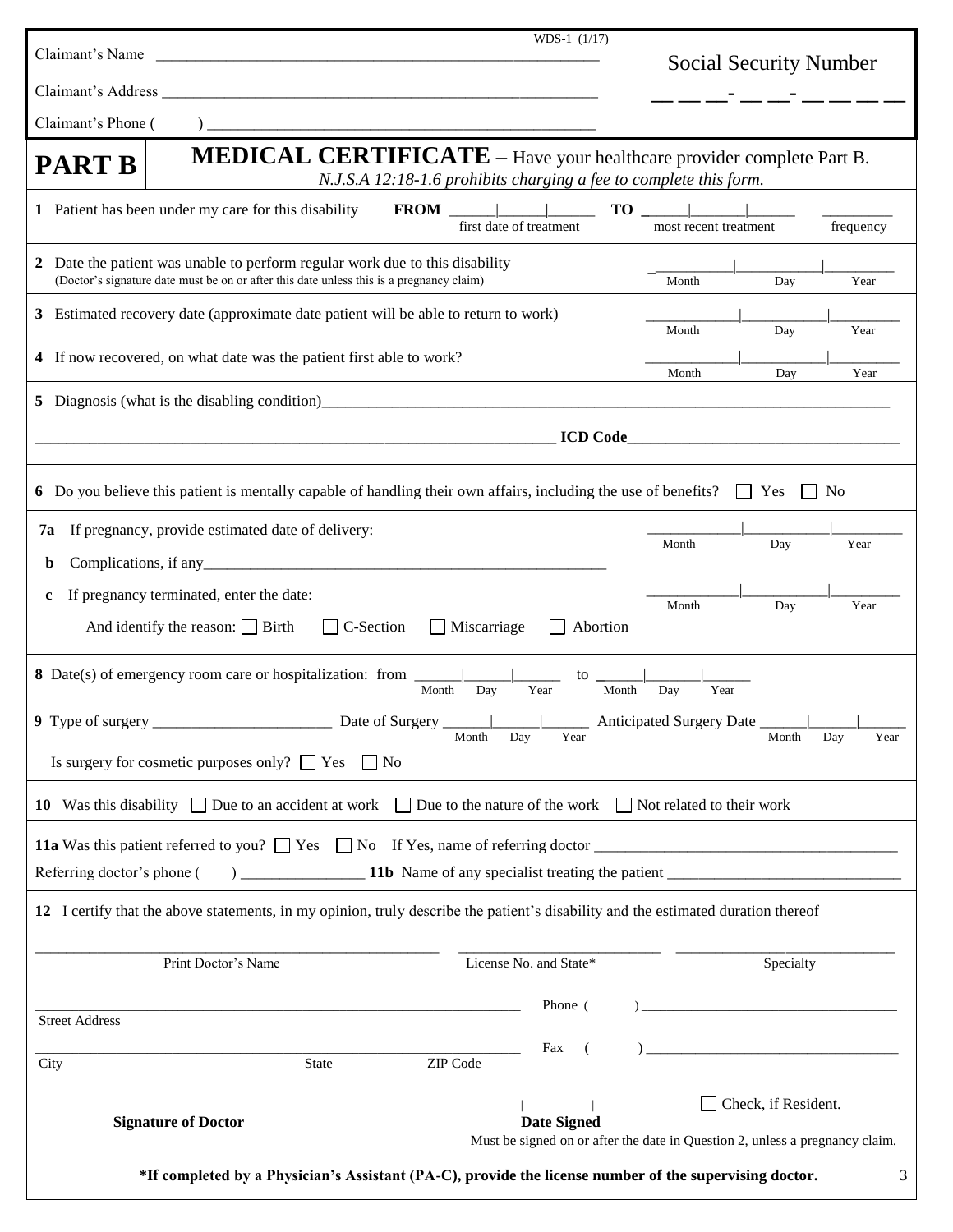|                                                                                                                                                                                                                                                               | WDS-1 $(1/17)$<br><u> 1989 - Jan Jan Jawa Barat, pamanén Jawa Barat, pamanén Jawa Barat, pamanén Jawa Barat, pamanén Jawa Barat, p</u> | Social Security Number                      |                    |  |
|---------------------------------------------------------------------------------------------------------------------------------------------------------------------------------------------------------------------------------------------------------------|----------------------------------------------------------------------------------------------------------------------------------------|---------------------------------------------|--------------------|--|
|                                                                                                                                                                                                                                                               |                                                                                                                                        |                                             |                    |  |
| <b>PART C</b><br><b>EMPLOYER STATEMENT</b> – Have your employer or company representative complete Part C.                                                                                                                                                    |                                                                                                                                        |                                             |                    |  |
| <b>2 EMPLOYER STATUS</b>                                                                                                                                                                                                                                      | 9 BASE WEEKS / BASE YEAR WAGES                                                                                                         |                                             |                    |  |
| Your Federal Employer Identification Number (FEIN) _____________________________                                                                                                                                                                              | A base week is a calendar week in which the N.J.                                                                                       |                                             |                    |  |
| <b>3 PRIVATE PLAN COVERAGE</b>                                                                                                                                                                                                                                | employee had gross earnings of \$168 or more.                                                                                          |                                             |                    |  |
| a Do you have a New Jersey approved Private Plan?<br>$\Box$ Yes $\Box$ No                                                                                                                                                                                     |                                                                                                                                        |                                             |                    |  |
| <b>b</b> If Yes, is the claimant covered under this plan?<br>$\Box$ Yes $\Box$ No                                                                                                                                                                             | a Total number of Base Weeks                                                                                                           |                                             |                    |  |
| 4 Check the days of the week that the claimant normally works.                                                                                                                                                                                                | <b>b</b> Total Gross Wages in Base Year \$                                                                                             |                                             |                    |  |
| Sun Mon Tues Wed Thurs Fri Sat Varies                                                                                                                                                                                                                         | (52 weeks prior to first day of disability)                                                                                            |                                             |                    |  |
| 5 LAST ACTUAL DAY WORKED before this disability                                                                                                                                                                                                               | 10 Weekly Wage (base hrs x rate) \$                                                                                                    |                                             |                    |  |
| (Do not use a payroll week ending date)                                                                                                                                                                                                                       |                                                                                                                                        |                                             |                    |  |
| Year<br>Month<br>Day                                                                                                                                                                                                                                          |                                                                                                                                        | Hourly Rate \$                              | /hr                |  |
|                                                                                                                                                                                                                                                               | 11 Weekly Wages                                                                                                                        |                                             |                    |  |
| Permanent?<br><b>b</b> Is separation $\Box$ Temporary?                                                                                                                                                                                                        | Provide claimant's GROSS earnings in New                                                                                               |                                             |                    |  |
|                                                                                                                                                                                                                                                               | Jersey employment and period ending dates.                                                                                             |                                             |                    |  |
| <b>c</b> Has claimant returned to work? $\Box$ Yes $\Box$ No                                                                                                                                                                                                  | Note: If the weeks listed below, include overtime,                                                                                     |                                             |                    |  |
| If Yes, give date $\frac{ \cdot }{ \cdot }$                                                                                                                                                                                                                   | bonuses, etc., attach an explanation and separate                                                                                      |                                             |                    |  |
| <b>d</b> If the work was intermittent, list dates                                                                                                                                                                                                             | the regular wages earned.                                                                                                              |                                             |                    |  |
| <b>6 CONTINUED PAY</b>                                                                                                                                                                                                                                        |                                                                                                                                        |                                             |                    |  |
| a Have you paid or do you expect to pay the claimant for any period after the last                                                                                                                                                                            | Description of                                                                                                                         | Week                                        | <b>Gross Wages</b> |  |
| day of work? $\Box$ Yes $\Box$ No                                                                                                                                                                                                                             | Calendar Week                                                                                                                          | <b>Ending Date</b>                          |                    |  |
|                                                                                                                                                                                                                                                               | Week Disability                                                                                                                        |                                             |                    |  |
| Month<br>Month<br>Day Year<br>Day Year                                                                                                                                                                                                                        | Began                                                                                                                                  |                                             | \$                 |  |
| <b>c</b> Amount per week \$_____________ (if amount varies attach a list of dates/amounts)                                                                                                                                                                    | Week before                                                                                                                            |                                             |                    |  |
| <b>d</b> Total amount paid for entire given period \$                                                                                                                                                                                                         | Disability                                                                                                                             |                                             | \$                 |  |
| e Check the number that best describes the monies paid in item c.                                                                                                                                                                                             | 2nd Week Before                                                                                                                        |                                             |                    |  |
| 1. Paid time off (vacation, sick, personal, etc.)<br>$\Box$ 2. Difference between regular wkly wages and disability benefits to be received                                                                                                                   | Disability                                                                                                                             |                                             | \$                 |  |
| $\Box$ 3. Supplemental benefits (unallocated payout will have no impact)                                                                                                                                                                                      | 3rd Week Before                                                                                                                        |                                             |                    |  |
| $\Box$ 4. Severance pay With notice $\Box$ In lieu of notice $\Box$                                                                                                                                                                                           | Disability                                                                                                                             |                                             | \$                 |  |
| 5. Pension (attach pension approval letter)                                                                                                                                                                                                                   | $\overline{4^{th}}$ Week Before                                                                                                        | $\overline{1}$<br>$\prime$                  |                    |  |
| Note: Items 1, 4, and 5 may reduce benefits to the claimant.                                                                                                                                                                                                  | Disability                                                                                                                             |                                             | \$                 |  |
| <b>7 GOVERNMENT EMPLOYERS</b>                                                                                                                                                                                                                                 | 5 <sup>th</sup> Week Before                                                                                                            |                                             |                    |  |
|                                                                                                                                                                                                                                                               | Disability                                                                                                                             |                                             | \$                 |  |
| <b>b</b> If claimant has applied for or received donated leave, attach dates and amounts.                                                                                                                                                                     | 6 <sup>th</sup> Week Before                                                                                                            |                                             |                    |  |
| <b>8 WORKERS' COMPENSATION LIABILITY</b>                                                                                                                                                                                                                      | Disability                                                                                                                             |                                             | \$                 |  |
| a Did the claimant's disability happen in connection with their work or while on                                                                                                                                                                              | 7 <sup>th</sup> Week Before                                                                                                            |                                             |                    |  |
| your premises, or was the disability due in any way to their occupation?                                                                                                                                                                                      | Disability                                                                                                                             |                                             | \$                 |  |
| $\Box$ Yes $\Box$ No                                                                                                                                                                                                                                          | 8 <sup>th</sup> Week Before                                                                                                            |                                             |                    |  |
| <b>b</b> If Yes, have you filed or do you intend to file a Workers' Compensation claim                                                                                                                                                                        | Disability                                                                                                                             |                                             | \$                 |  |
| on behalf of this claimant?<br>$\Box$ Yes $\Box$ No                                                                                                                                                                                                           | 9 <sup>th</sup> Week Before                                                                                                            |                                             |                    |  |
| c If Yes, list Workers' Compensation Insurance carrier below:                                                                                                                                                                                                 | Disability                                                                                                                             |                                             | \$                 |  |
|                                                                                                                                                                                                                                                               | 10 <sup>th</sup> Week Before                                                                                                           |                                             |                    |  |
|                                                                                                                                                                                                                                                               | Disability                                                                                                                             |                                             | \$                 |  |
|                                                                                                                                                                                                                                                               | <b>TOTAL GROSS WAGES FOR</b>                                                                                                           |                                             |                    |  |
| I CERTIFY THE INFORMATION GIVEN ABOVE IS CORRECT                                                                                                                                                                                                              | <b>ABOVE WEEKS</b><br>\$                                                                                                               |                                             |                    |  |
|                                                                                                                                                                                                                                                               | Are you exempt from FICA tax?                                                                                                          |                                             | Yes<br>$\sqcap$ No |  |
|                                                                                                                                                                                                                                                               |                                                                                                                                        |                                             |                    |  |
| $\begin{picture}(20,20)(-0.00,0.00)(-0.00,0.00)(-0.00,0.00)(-0.00,0.00)(-0.00,0.00)(-0.00,0.00)(-0.00,0.00)(-0.00,0.00)(-0.00,0.00)(-0.00,0.00)(-0.00,0.00)(-0.00,0.00)(-0.00,0.00)(-0.00,0.00)(-0.00,0.00)(-0.00,0.00)(-0.00,0.00)(-0.00,0.00)(-0.00,0.00)($ |                                                                                                                                        | Do not sign/date before the last day worked |                    |  |
|                                                                                                                                                                                                                                                               |                                                                                                                                        |                                             |                    |  |
|                                                                                                                                                                                                                                                               |                                                                                                                                        |                                             | 4                  |  |